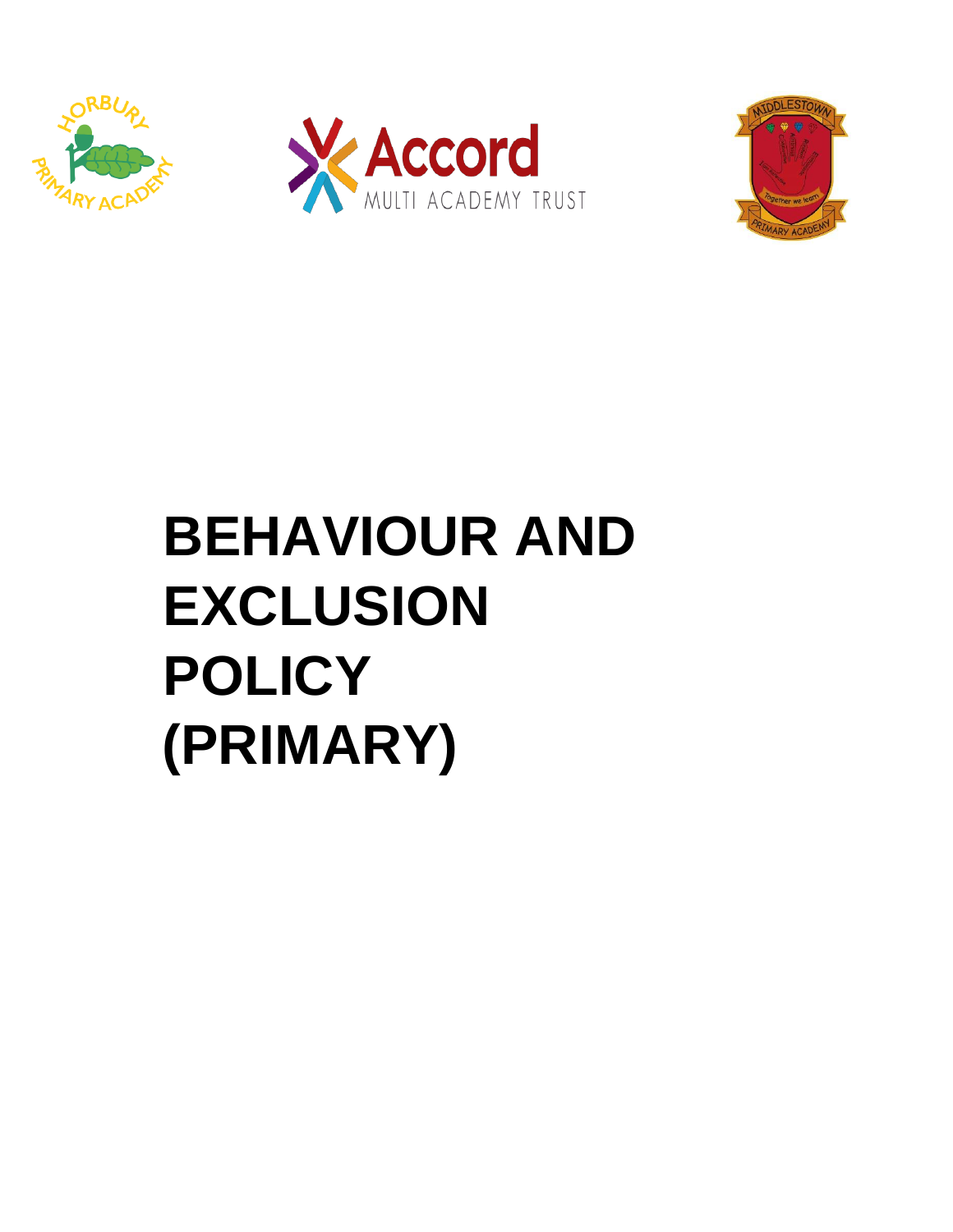| <b>Document Detail</b>             |                                               |  |  |
|------------------------------------|-----------------------------------------------|--|--|
| Document Type:                     | <b>Education Policy</b>                       |  |  |
| <b>Document Name:</b>              | Behaviour and Exclusions Policy (Primary)     |  |  |
| <b>Version Number</b>              | 1.0                                           |  |  |
| <b>Effective from:</b>             | 1 December 2021                               |  |  |
| <u> Owner:</u>                     | <b>Primary Headteachers</b>                   |  |  |
| <b>Approved by</b>                 | <b>Board of Trustees</b>                      |  |  |
| <b>Next Review</b><br><u>Date:</u> | 1 December 2022                               |  |  |
| <b>Consultation:</b>               | Accord MAT Board of Trustees, Accord MAT CEO, |  |  |
|                                    | Academy Headteacher                           |  |  |

| <b>Approvals</b> |                          |                  |                 |  |  |  |
|------------------|--------------------------|------------------|-----------------|--|--|--|
| <b>Name</b>      | <b>Position</b>          | <b>Signature</b> | <b>Date</b>     |  |  |  |
| A Warboys        | <b>CEO</b>               | A Warboys        | 6 December 2021 |  |  |  |
| J D Leam         | <b>Chair of Trustees</b> | JD Leam          | 6 December 2021 |  |  |  |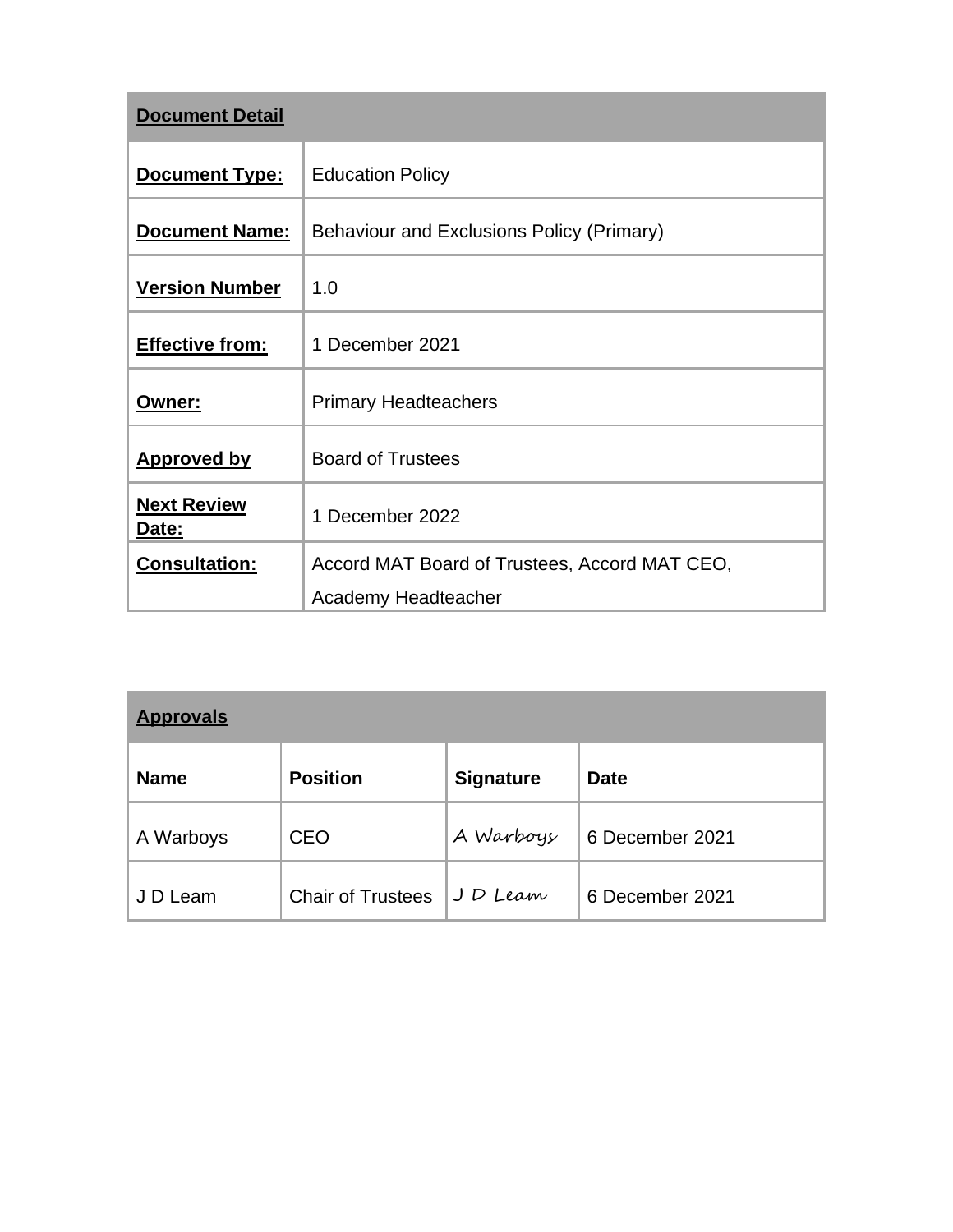| <b>Document History</b> |                   |               |                                                                                                                                                                                                                                                                                                                                                                                                                                                                                                                      |  |  |  |
|-------------------------|-------------------|---------------|----------------------------------------------------------------------------------------------------------------------------------------------------------------------------------------------------------------------------------------------------------------------------------------------------------------------------------------------------------------------------------------------------------------------------------------------------------------------------------------------------------------------|--|--|--|
| <b>Version</b>          | <b>Date</b>       | <b>Author</b> | <b>Note of Revisions</b>                                                                                                                                                                                                                                                                                                                                                                                                                                                                                             |  |  |  |
| 1                       | September<br>2021 | J Tomlinson   | This policy has been brought in line with the Trust policy for<br>secondary academies. It has been amended to ensure it is<br>appropriate for the primary academies:<br>Section 8<br>Step out as an alternative to permanent exclusion.<br>Section 11-15<br>Exclusion information included as part of the behaviour policy instead<br>of a separate document.<br><b>Section 18</b><br>Inclusion of the latest 2018 guidance on screening, searching and<br>confiscation.<br><b>Appendix 1</b><br>Levels of behaviour |  |  |  |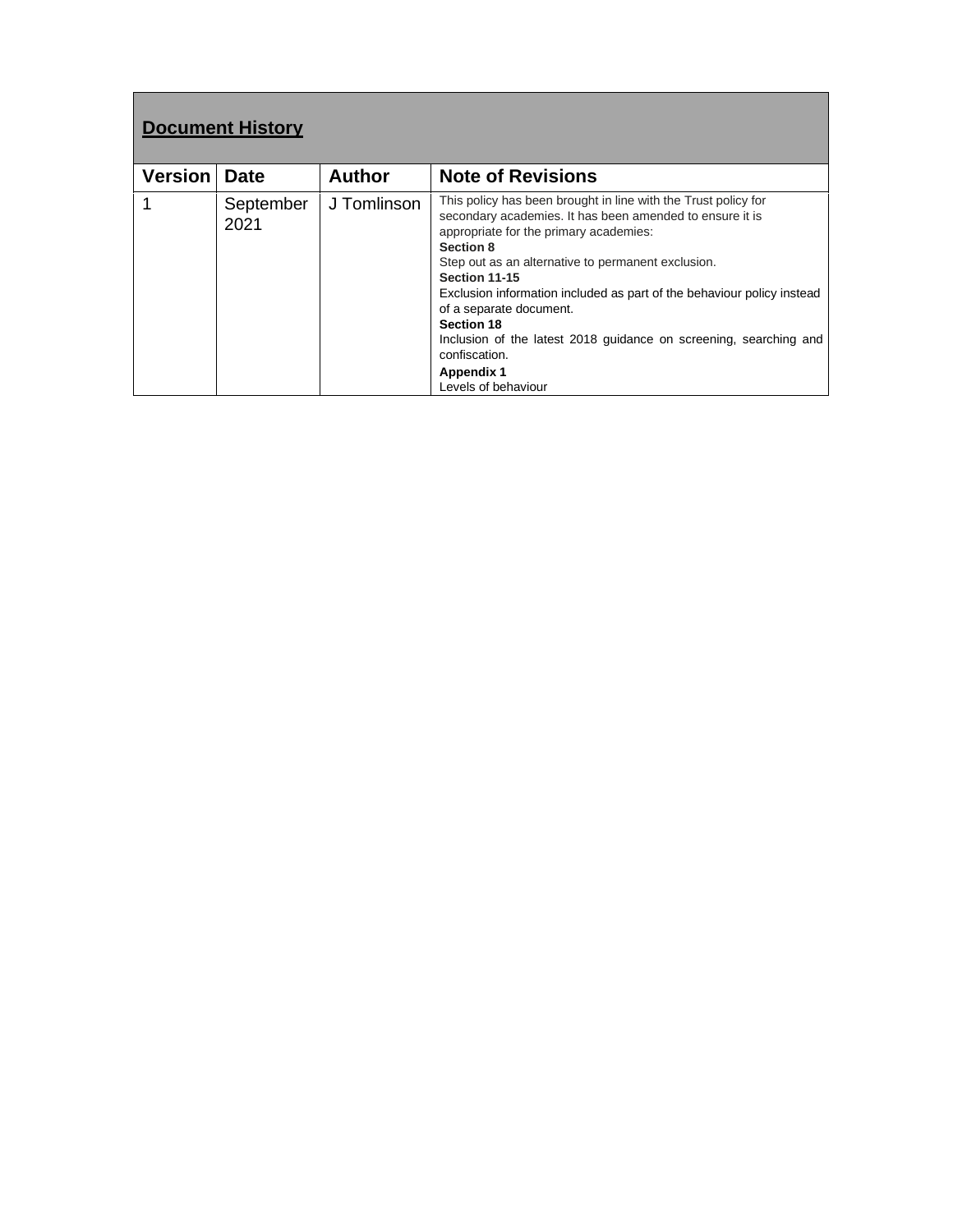# **1. Context**

The Accord Multi Academy Trust (the Trust) has a duty to establish a policy for its primary academies to deal with issues of behaviour and exclusions. It is vital that we look to:

- create a learning environment in which all pupils are safe, happy, healthy and able to achieve their full potential;
- create an environment where all pupils have an opportunity to access their education;
- develop independent learners who understand their worth and responsibilities at the Academy and in the wider community.

This policy should be read in conjunction with each Primary Academy's Anti-Bullying Policy, Drugs Education, RSE, Teaching and Learning and Uniform policies.

## **2. Values, Moral Code and the Ethos of the Trust**

The Trust aims to develop pupils into rounded individuals who respect each other, the environment and property, alongside honesty, trust, fairness and toleration of the views of others. These values are reflected in the ethos of the Academy, which is communicated by, and in the following:

- assemblies;
- curriculum;
- encouraging achievement and effort;
- involvement in the Academy community;
- charitable works;
- involvement in the wider community.

#### **3. Inclusive approach**

The Trust believes all pupils have the right to the best education possible and in ensuring this, we adopt an inclusive approach for all, and ensuring we are Trauma Informed across the Trust. This may include support for pupils from a variety of personnel and services available to the Academy, such as:

#### Teaching and Support staff

Who will be supportive of pupils, listen to their views and challenge them to meet the high expectations set of them, in a clear and consistent manner.

#### Curriculum Leaders

Who will quality assure teaching and learning within their areas to ensure rigour and challenge for all pupils. They will also support teachers and pupils to ensure there are purposeful learning environments.

#### Learning Mentors and SENDCos

Who will support pupils and families in ensuring each pupil maximises their potential in the Academy. This will include recognition of positive behaviours and if occasion arises intervene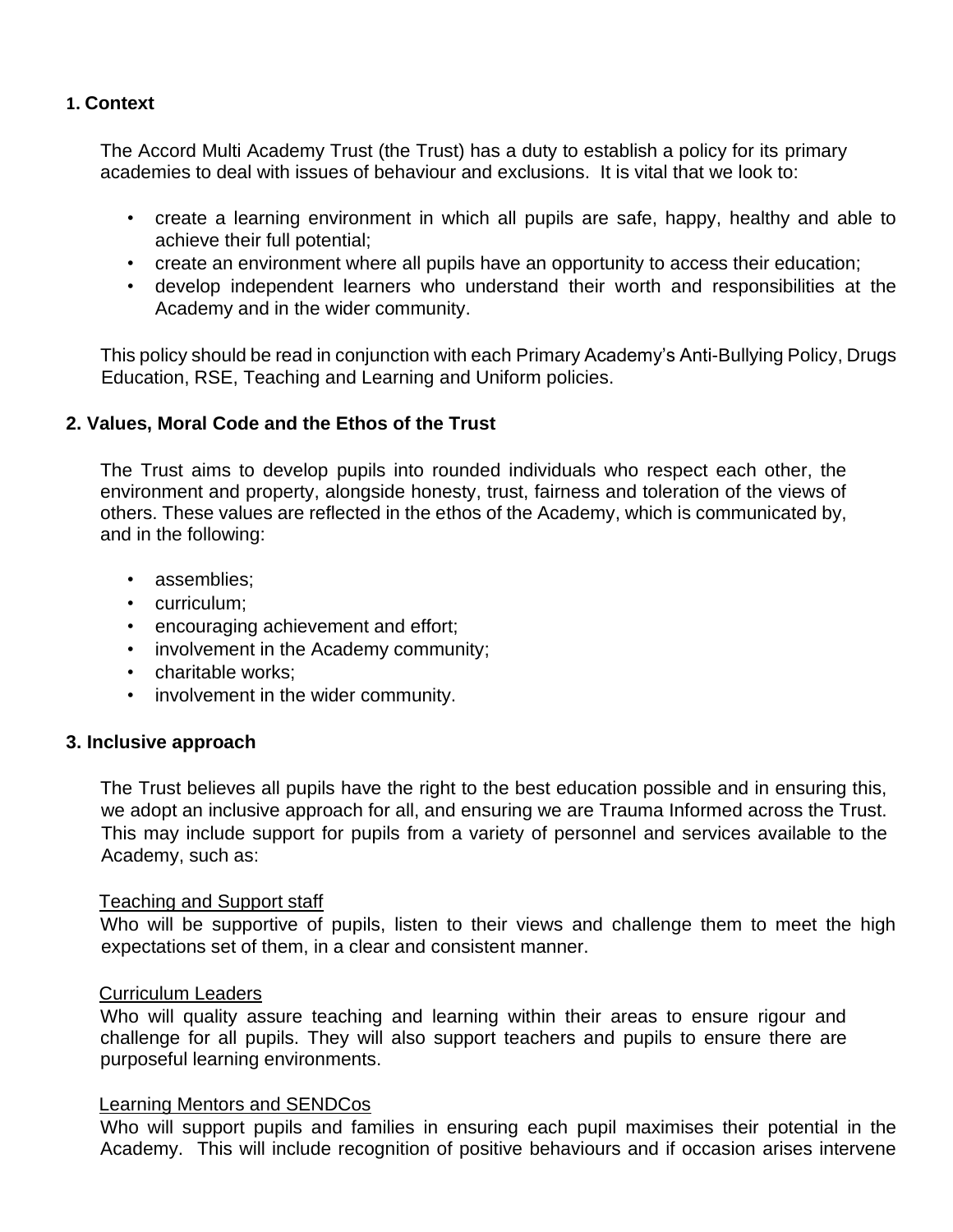where pupils are repeatedly unable to meet Academy expectations. They will also support with all pastoral enquires for pupils.

#### Senior Leaders

Who will support whole Academy strategies and incidents of escalated behaviours.

Additional specialist support may come from a variety of different sources within each Academy and across the Trust, through partnership arrangements.

#### **4. Relationship with Parents / Carers**

The best outcomes for pupils are secured when the Academy and parents / carers work together.

This is best achieved by:

- ensuring good communication via Seesaw, Teams and Behaviour charts/books where necessary;
- ensuring parents / carers read and sign the Home/Academy agreement, in support of the Academy's high expectations;
- involvement in regular progress checks, via reports, Parents' Evenings and contact with teachers;
- working effectively with the Academy to support any interventions provided; ensuring pupils attend daily and on time.

| In lessons                                                                                                                                                              |                                                                                                                                                                                                                                                            |                                                                                                                                                                                                                                                                                                                                                                                  |  |  |  |  |
|-------------------------------------------------------------------------------------------------------------------------------------------------------------------------|------------------------------------------------------------------------------------------------------------------------------------------------------------------------------------------------------------------------------------------------------------|----------------------------------------------------------------------------------------------------------------------------------------------------------------------------------------------------------------------------------------------------------------------------------------------------------------------------------------------------------------------------------|--|--|--|--|
| <b>Ready</b>                                                                                                                                                            | <b>Respectful</b>                                                                                                                                                                                                                                          | <b>Responsible</b>                                                                                                                                                                                                                                                                                                                                                               |  |  |  |  |
| Arrive on time for the<br>start of the academy<br>day.<br>Line up promptly<br>after breaks and<br>lunches and be<br>ready to learn.<br>Take care of school<br>equipment | Listen silently when<br>$\bullet$<br>other people are<br>speaking.<br>Show respect at all<br>$\bullet$<br>times and respond<br>appropriately to<br>adult direction.<br>Celebrate your own<br>and others<br>successes.<br>Speak to others<br>appropriately. | Engage fully in your<br>learning.<br>Look for<br>opportunities to<br>improve your<br>learning and act on<br>feedback given.<br>Work collaboratively<br>with others.<br>Ensure your books<br>are neat and well<br>presented.<br>Mobile phones are<br>only allowed in Year<br>5 (aged 10 and<br>above) and 6 and<br>must be switched<br>off and handed in to<br>the school office. |  |  |  |  |

#### **5. Expectations of Pupils**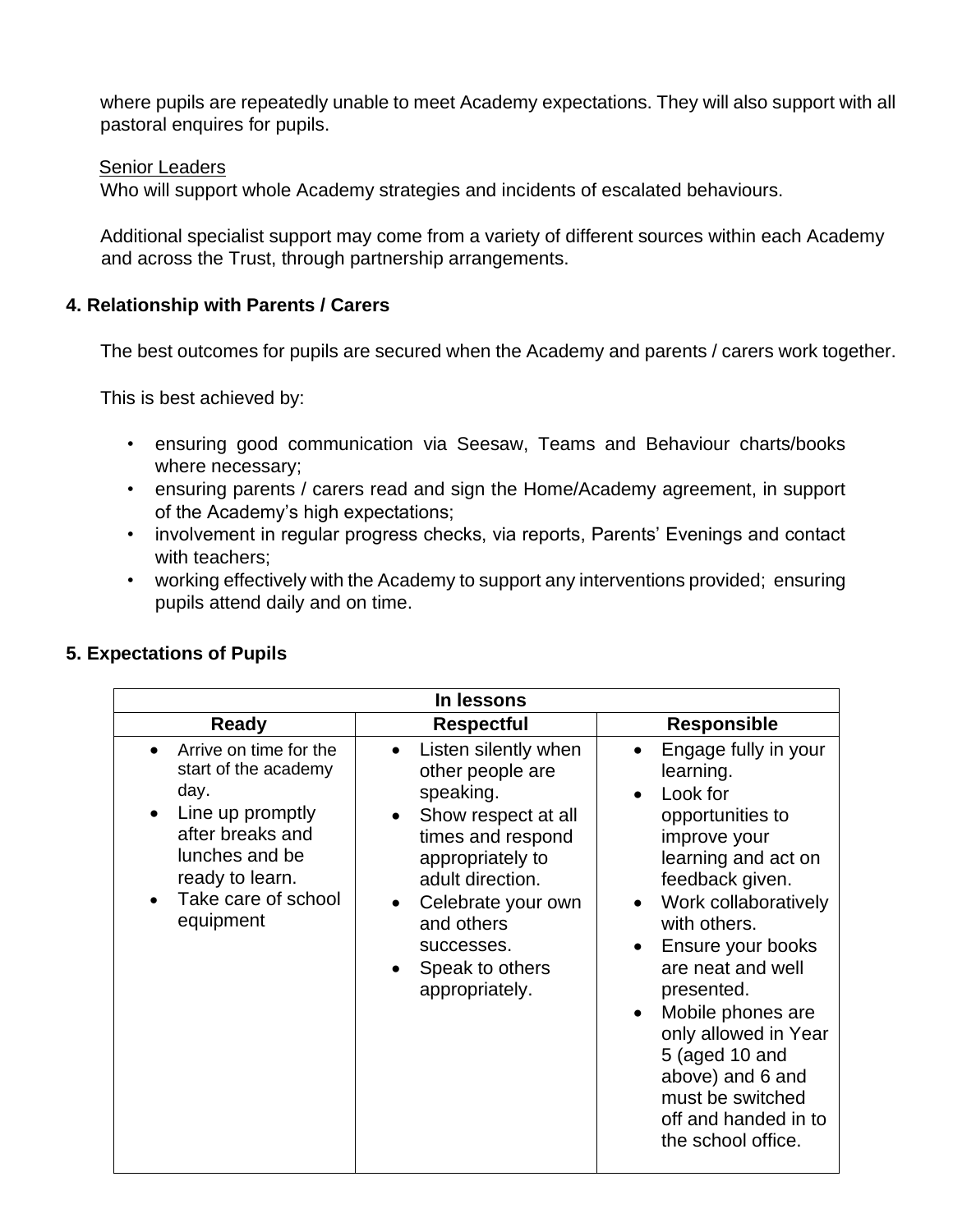| <b>Around the Academy</b>                                                                                                                                                                                                                                                                      |                                                                                                                                                                                                                        |                                                                                                                                                                                                                                                         |  |  |  |  |
|------------------------------------------------------------------------------------------------------------------------------------------------------------------------------------------------------------------------------------------------------------------------------------------------|------------------------------------------------------------------------------------------------------------------------------------------------------------------------------------------------------------------------|---------------------------------------------------------------------------------------------------------------------------------------------------------------------------------------------------------------------------------------------------------|--|--|--|--|
| <b>Ready</b>                                                                                                                                                                                                                                                                                   | <b>Respectful</b>                                                                                                                                                                                                      | <b>Responsible</b>                                                                                                                                                                                                                                      |  |  |  |  |
| • Arrive on time for the<br>start of the academy<br>day.<br>Wear full uniform<br>and extreme<br>hairstyles are not<br>permitted.<br>Line up promptly<br>after breaks and<br>lunches and be<br>ready to learn.<br>No jewellery apart<br>from stud earrings<br>and watches. No<br>smart watches. | Speak to everyone<br>in the academy<br>community with<br>courtesy.<br>Celebrate your own<br>and others<br>successes.<br>Ensure that the<br>academy buildings<br>and facilities are<br>free from graffiti or<br>damage. | • Walk around the<br>academy calmly<br>and safely.<br>Be considerate of<br>$\bullet$<br>others on the<br>corridors.<br>• Ensure that litter<br>goes into the bins.<br>Remain only in the<br>$\bullet$<br>areas of the<br>academy that are<br>permitted. |  |  |  |  |

The examples above are just that, and mean that there may be other expectations that fall into these categories.

#### **6. Mobile Phone Etiquette**

It is our policy in school that children do not bring mobile phones into school unless they walk home alone. Only children in Year 5 (after age 10) and 6 are allowed to walk home alone. Mobile phones must be handed in and switched off at the office as the children come in to school and collected as they go home.

#### **7. Consequences of not meeting expectations:**

Pupils may, on occasion, make poor choices regarding the way they behave in the Academy, which could be the by-product of a number of reasons, including challenging home circumstances, child protection and safeguarding issues and various serious family issues. The Trust will always try to support pupils in improving their behaviour by implementing appropriate interventions at various stages starting with classroom practice. However, where pupils make poor choices and threaten their own learning or that of others it will not be tolerated. A series of strategies will then need to be used to bring about changes to these behaviours.

The aim of these strategies is to encourage pupils to comply with the Academy rules and reengage with learning.

In some circumstances, the Academy Education Committee (AEC) and the Headteacher will need to act to ensure that the behaviour of a minority does not undermine the education of the majority or threaten the wellbeing of others, the Academy, or its community: this may result in exclusion.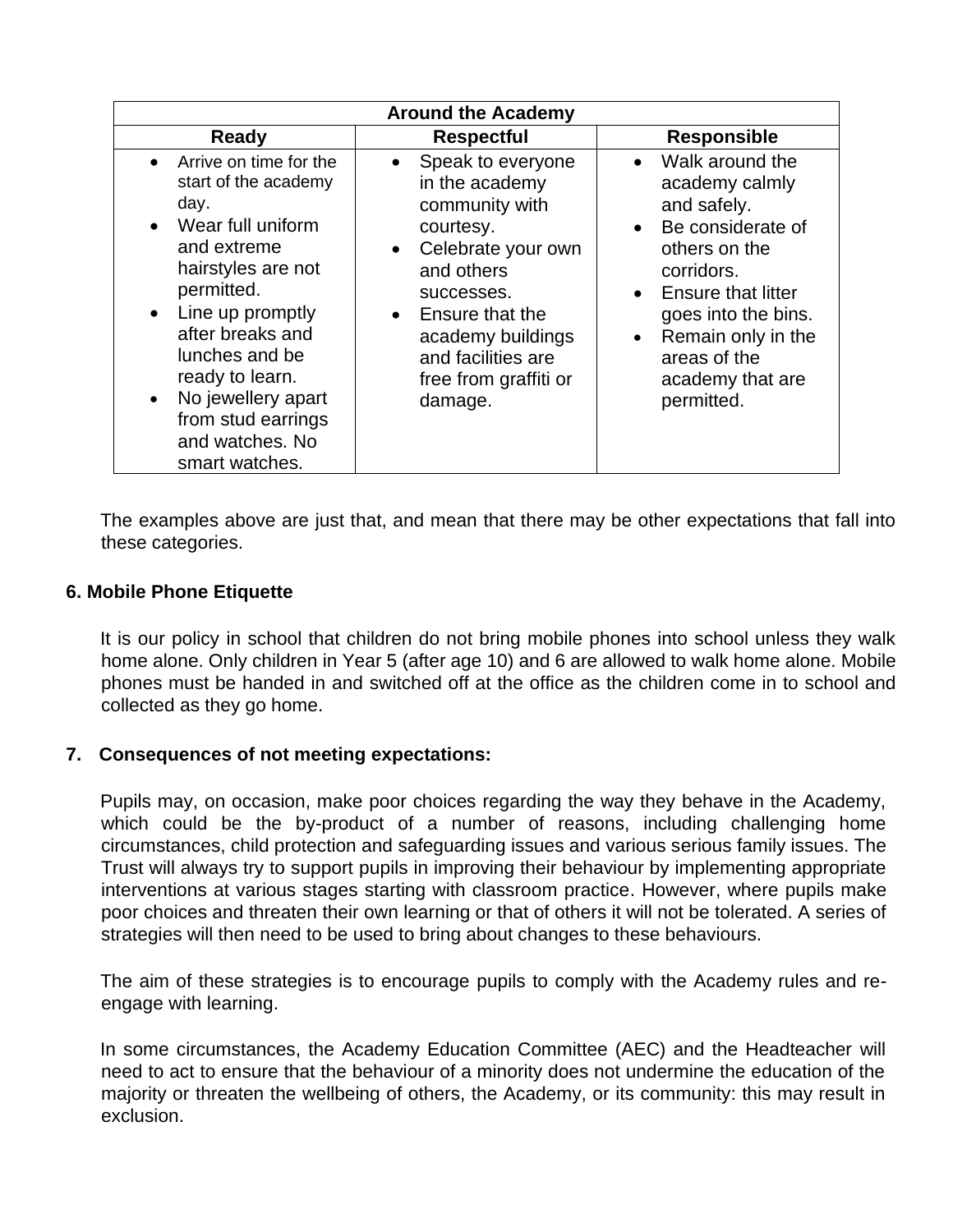# **8. Golden Time:**

The behaviour management system is based upon a system of golden time which is designed to provide pupils with choices. The purpose of the system is to support learning by tackling and dealing with low-level disruption, which undermines the pupil's own learning and that of others. This may include (although this list is not exhaustive):

- Defiance
- Disruption
- Refusal to do as asked
- Poor quality work
- Lack of work completed

The school employs a number of sanctions to enforce the school rules, and to ensure a safe and positive learning environment. We employ each sanction appropriately to each individual situation. The severity of the sanction (levels) will match the severity of the incident (behaviour types see appendix 1)

Sanctions may include:

## **Level 1**

- Non-verbal communication;
- Reaffirm positive behaviour;
- Direct positive communication.

#### **Level 2**

- Moving the child;
- Time out:
- Ask the child to repeat the work;
- Withdrawal of break or lunchtime play,
- Sent to another teacher.

#### **Level 3**

- Withdrawal from other activities;
- Use of behaviour logs.

#### **Level 4**

- Sent to SLT:
- Involvement of Parents;

#### **Level 5**

- Step out;
- Exclusion.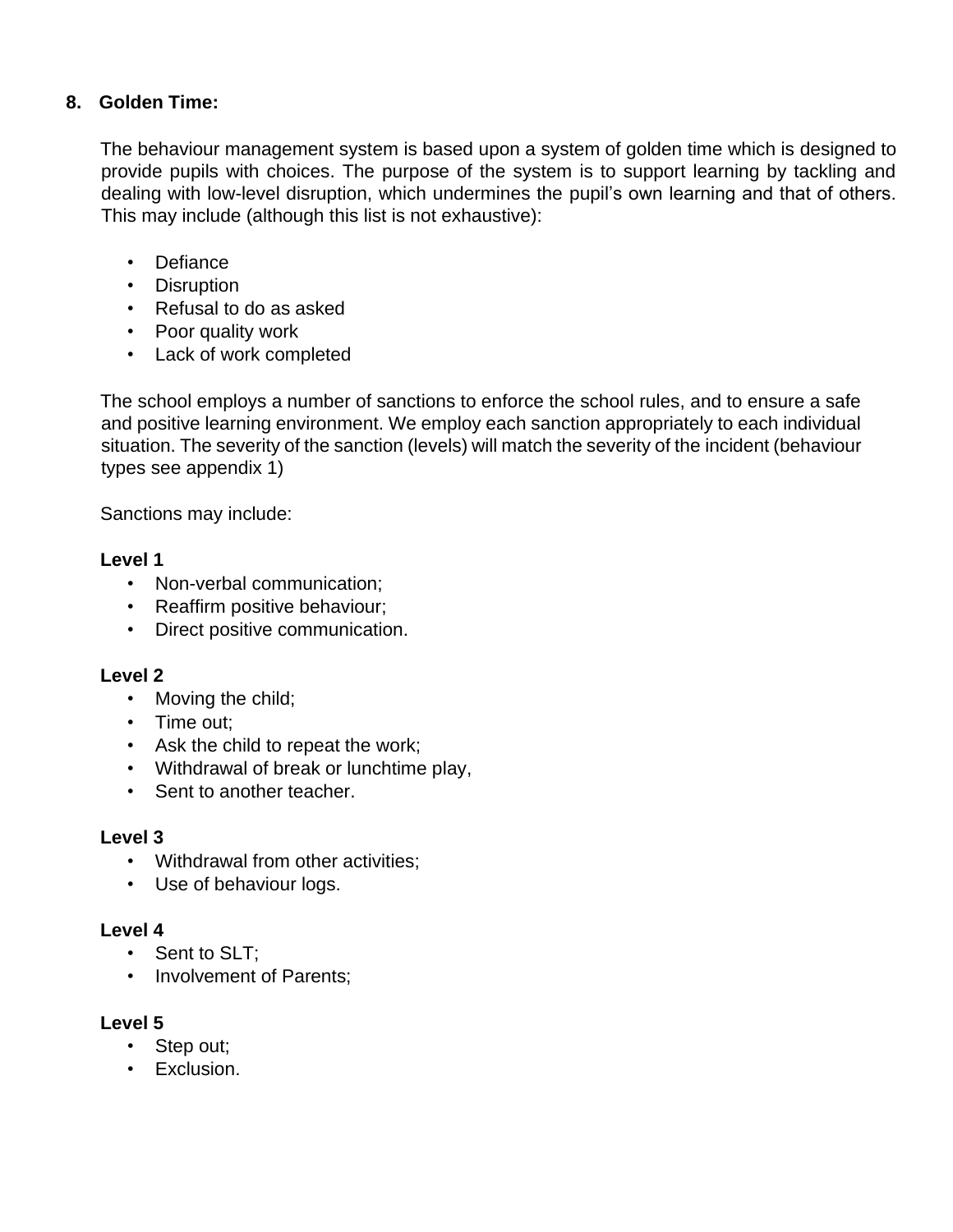# **9. Step-Out**

Occasionally a minority of pupils may repeatedly breach Academy expectations or behave in a way that warrants a Fixed Term Exclusion. The Academy seeks to prevent all Fixed Term Exclusions where possible and as such the Academy may decide to sanction pupils by sending them for a period of time at a partner Academy (California Drive), in a designated area for reflection. This may include (although this list is not exhaustive):

- An accumulation of sanctions over time
- A serious one-off incident

On these occasions' parents / carers will be informed and it is then the pupils' responsibility to arrive at that Academy on time, dressed in full Academy uniform, equipped for learning and follow their expectations

Following the successful completion of this Step-Out, parents/carers will be asked to meet with a senior leader of the academy to discuss how such sanctions can be avoided in the future. The Academy will seek to support the pupils and families with any intervention / actions deemed necessary.

## **10. Partial Timetable**

As an alternative to exclusion the Headteacher may, in limited circumstances, make use of a partial timetable to support a pupil. This will be agreed with parents / carers and be time limited to no more than six weeks per agreement in line with Local Authority guidance. This will be reviewed as the partial timetable progresses.

#### **11. Fixed Term Exclusion**

The Trust implements Fixed Term exclusions in line with Department for Education (DfE) guidance.

This states that:

*"Good discipline in schools is essential to ensure that all pupils can benefit from the opportunities provided by education. The government supports head teachers in using exclusions as a sanction where it is warranted".*

*(DfE 'Exclusion from maintained schools, Academies and pupil referral units in England 2017)*

All decisions to exclude are serious and only taken as a last resort where the breach of the Academy behaviour policy is significant. The following are examples;

- Swearing at an adult;
- Violence;
- Causing whole school disruption;
- Verbal abuse towards staff;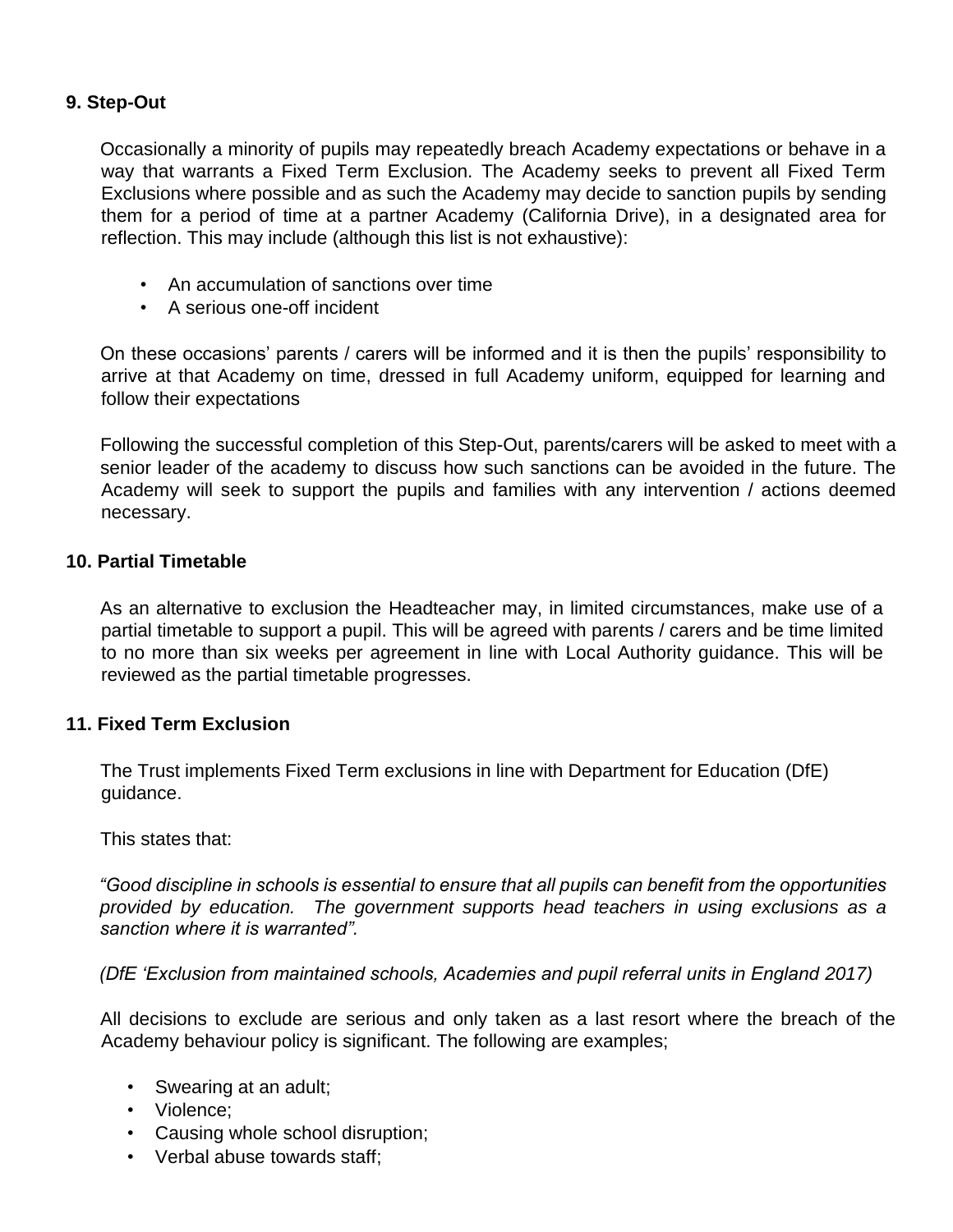- failure to comply with a reasonable request from a senior member of staff;
- breaches of health and safety rules;
- verbal abuse of staff, other adults or pupils;
- possession of drugs and/or alcohol related offences;
- wilful damage to property;
- persistent/extreme homophobic, biphobic, transphobic (HBT) or racist bullying; persistent expression of intolerant or extremist views;
- bullying;
- sexual misconduct;
- theft:
- making a false allegation against a member of staff;
- persistent defiance or disruption;
- serious assaults or fighting;
- other serious breaches of Academy rules;
- any actions on or off site that bring the Academy into disrepute.

The length of a Fixed Term Exclusion will be decided by the Headteacher. A re-integration meeting with parents / carers and a Senior Leader takes place on the first day back from the exclusion.

After 45 days of exclusion in one academic year, the Academy recognises that it is likely to have exhausted the strategies available to it to deal with the persistent disruption to the learning of others presented by the pupil. In addition, the Academy recognises that the individual concerned will have lost so many days of learning it would be unlikely that the Academy could offer any other reasonable support. At this point, the Headteacher would review the suitability and level of provision available with a view to considering permanent exclusion.

#### **12. Fixed Term Exclusion Process**

The process for issuing a fixed term exclusion is outlined as follows:

- The Academy should inform the parents / carers without delay on the day of exclusion of the specific reason for it, and the length of the exclusion. Formal notification in writing may be later if the first notice is by telephone. The formal letter will set out:
	- the full circumstances of the exclusion;
	- the length of the exclusion;
	- the right of appeal to the AEC and the LA, and the need to inform the LA in writing of their intention to make representation.
- The Local Authority is informed by filling in the relevant forms without delay.
- If during a fixed period of exclusion further evidence comes to light, the fixed period of exclusion will not be extended. Instead, a further fixed term exclusion will be issued, not exceeding 15 days total in one term, or in very exceptional circumstances a permanent exclusion may be issued to begin immediately after the fixed period. The parent / carer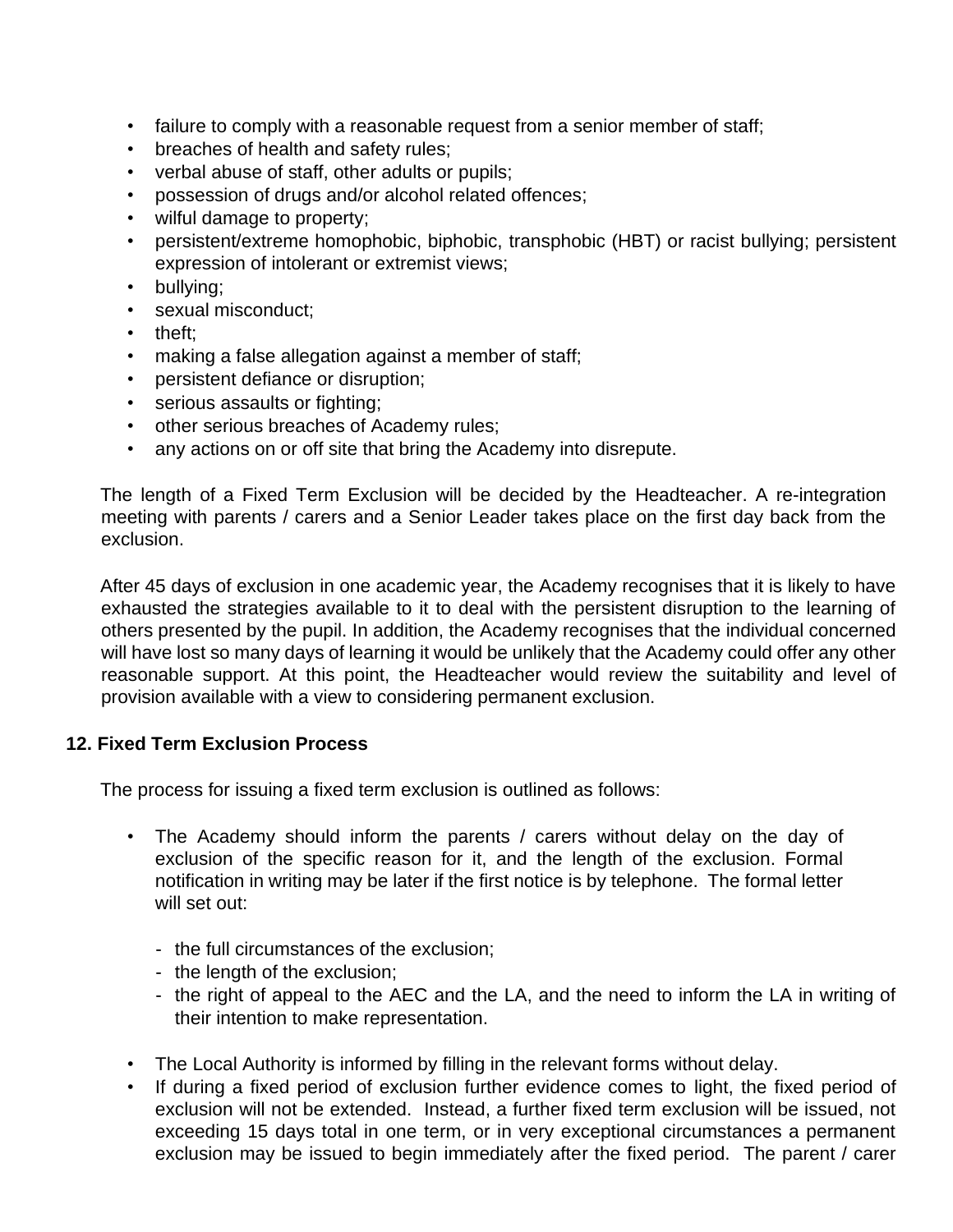should again, and without delay, be informed of the decision, and to their right of appeal. The LA and AEC must also be informed.

• A pupil who is excluded for a fixed period of up to 5 days should have work made available to do at home, and have it marked. Parents / carers are responsible for ensuring that pupils remain at home or appropriately supervised up to the 6th day of exclusion.

#### **13. Permanent Exclusion**

In extreme cases the decision will be made to permanently exclude a pupil. Permanent exclusion will only be used if all reasonable steps have been taken to avoid excluding the pupil, and "where allowing the pupil to stay would be seriously detrimental to the education or welfare of the pupil or others at the Academy". A permanent exclusion will be pursued if a one-off serious incident occurs or a continuum of poor behaviour and failure to adhere to Academy expectations.

#### **14. Serious Misbehaviour**

The following are never acceptable, and the Headteacher could make a judgment to permanently exclude a pupil for offences which may include (not an exhaustive list):

- threaten or actual physical assault against another pupil or adult;
- making comments (including on social media) or displaying actions that bring the Academy or partners into disrepute;
- persistent disruption and defiance;
- persistent bullying, which could include extreme homophobic or racist bullying;
- malicious use of the fire alarm;
- any actions of a serious nature that bring the Academy into disrepute.

#### **15. Permanent Exclusion process**

The parent / carer should be informed without delay, in writing, of the specific reason for the exclusion.

The detailed notification may be in a follow-up letter:

- within 15 days, and more quickly if possible, giving details of previous warnings, fixed exclusions, or other disciplinary measures taken, prior to permanent exclusions;
- containing details of the events surrounding the exclusion;
- giving information to the parent / carer about their rights, including to have access to curricular information on the pupil, and to request other educational information from the Governors.

Further Procedures will be as follows:

• the LA must be informed at once and by completion of the relevant form. This enables it to react within 20 school days from notification. Part B of this form must be sent to parents / carers at the same time it is sent to the LA, within 5 days of the exclusion;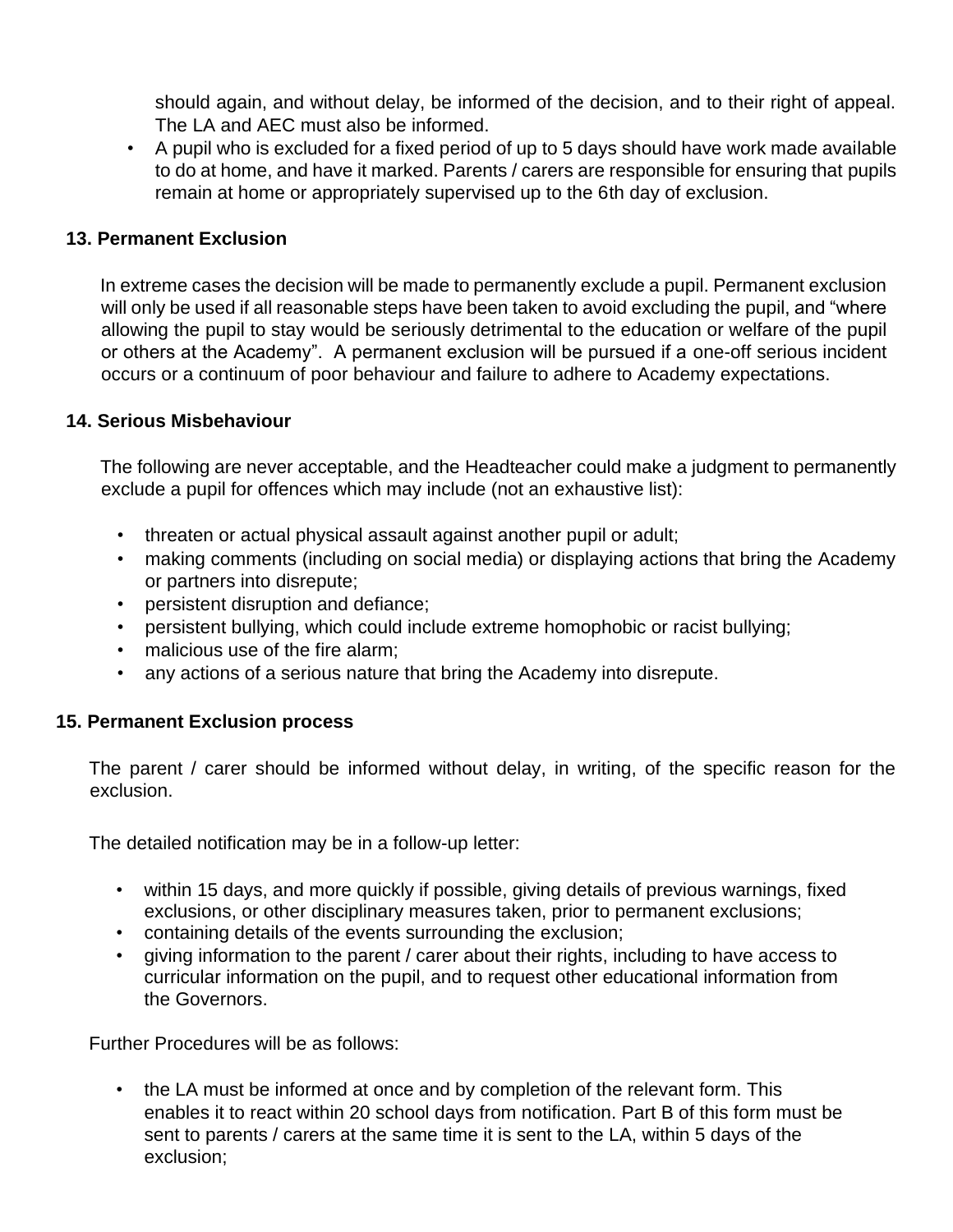• the AEC must be informed immediately, so that it can meet within 15 days to consider the exclusion and any representation. If it does not meet the LA will consider the case without its comments.

## **16. Screening, Searching and Confiscation**

The Academy exercises the right to screen, search and confiscate items prohibited in accordance with the DfE guidance ['Screening,](https://assets.publishing.service.gov.uk/government/uploads/system/uploads/attachment_data/file/674416/Searching_screening_and_confiscation.pdf) [Searching](https://assets.publishing.service.gov.uk/government/uploads/system/uploads/attachment_data/file/674416/Searching_screening_and_confiscation.pdf) [and](https://assets.publishing.service.gov.uk/government/uploads/system/uploads/attachment_data/file/674416/Searching_screening_and_confiscation.pdf) [Confiscation](https://assets.publishing.service.gov.uk/government/uploads/system/uploads/attachment_data/file/674416/Searching_screening_and_confiscation.pdf) [-](https://assets.publishing.service.gov.uk/government/uploads/system/uploads/attachment_data/file/674416/Searching_screening_and_confiscation.pdf) [Advice](https://assets.publishing.service.gov.uk/government/uploads/system/uploads/attachment_data/file/674416/Searching_screening_and_confiscation.pdf) [for](https://assets.publishing.service.gov.uk/government/uploads/system/uploads/attachment_data/file/674416/Searching_screening_and_confiscation.pdf) [Principals](https://assets.publishing.service.gov.uk/government/uploads/system/uploads/attachment_data/file/674416/Searching_screening_and_confiscation.pdf) [Headteachers,](https://assets.publishing.service.gov.uk/government/uploads/system/uploads/attachment_data/file/674416/Searching_screening_and_confiscation.pdf) [staff](https://assets.publishing.service.gov.uk/government/uploads/system/uploads/attachment_data/file/674416/Searching_screening_and_confiscation.pdf) [and](https://assets.publishing.service.gov.uk/government/uploads/system/uploads/attachment_data/file/674416/Searching_screening_and_confiscation.pdf) [governing](https://assets.publishing.service.gov.uk/government/uploads/system/uploads/attachment_data/file/674416/Searching_screening_and_confiscation.pdf) [bodies' January 2018.](https://assets.publishing.service.gov.uk/government/uploads/system/uploads/attachment_data/file/674416/Searching_screening_and_confiscation.pdf)

The key points from the guidance include:

# **Searching**

Academy staff can search a pupil for any item if the pupil agrees. (The ability to give consent may be influenced by the child's age or other factors)

Senior Leadership Team have a statutory power to search pupils or their possessions, without consent, where they have reasonable grounds for suspecting that the pupil may have a prohibited item. Prohibited items are:

- weapons or an item which could be used as a weapon;
- stolen items;
- cigarettes, lighters, matches, vapes or other smoking paraphernalia;
- fireworks;
- any article that the member of staff reasonably suspects has been, or is likely to be, used to commit an offence, or;
- to cause personal injury to, or damage to the property of, any person (including the pupil).

Headteachers, Senior Leaders and authorised staff can also search for any item banned by the Academy rules which has been identified in the rules as an item which may be searched for.

In addition to the practice identified in the DfE guidance, Accord MAT Academies also ban the following items and as a result are able to search pupils for them:

• Any item brought into the Academy with the intention of the item being sold or passed on to other pupils which, in the Headteacher's opinion will cause disruption to the Academy or be detrimental to Academy practice.

When searching, the guidance is that:

- the member of staff must be the same sex as the pupil being searched; and there must be a witness (also a staff member) and, if possible, they should be the same sex as the pupil being searched;
- there is a limited exception to this rule. A member of staff can carry out a search of a pupil of the opposite sex to them and / or without a witness present, but only where the staff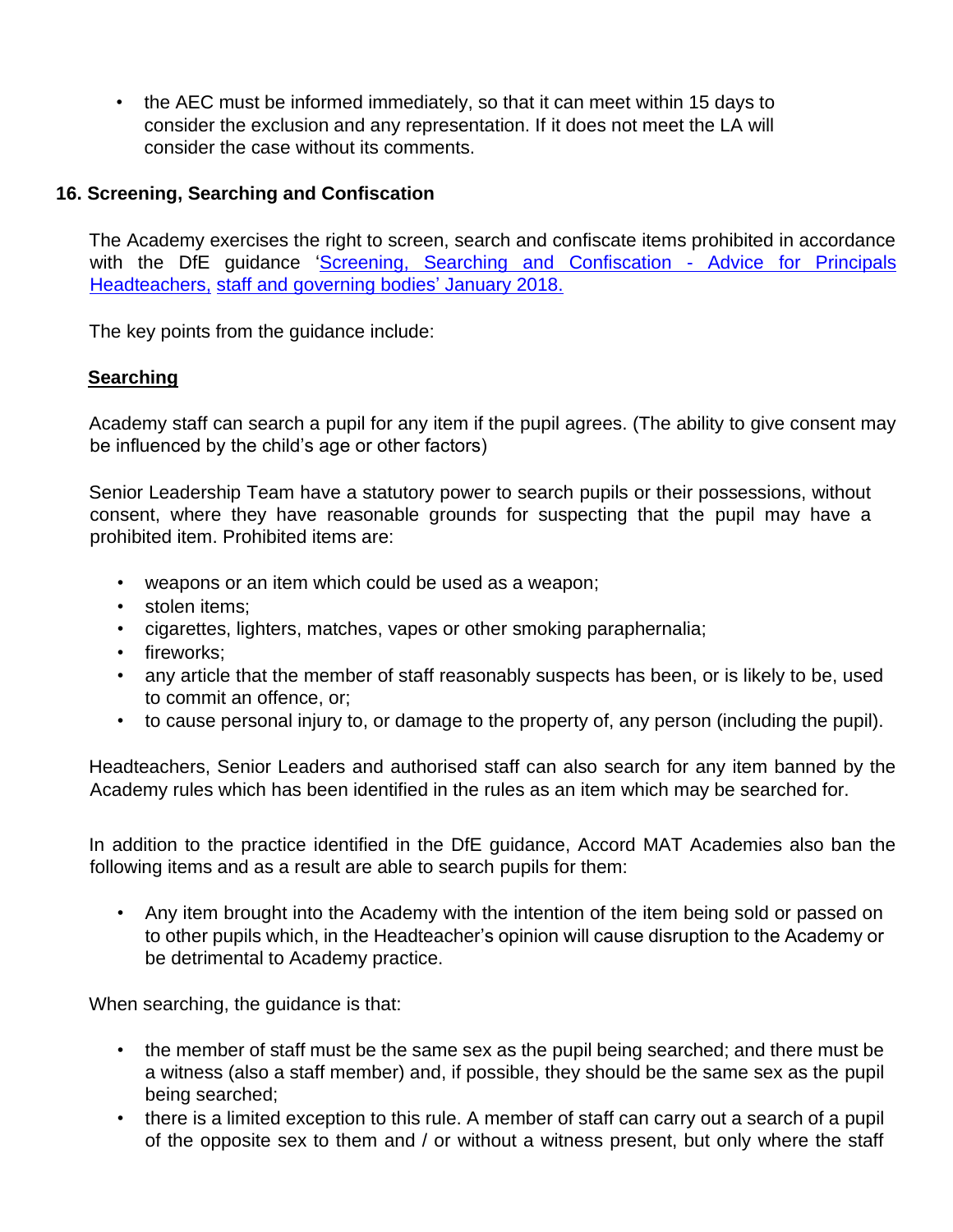member reasonably believes that there is a risk that serious harm will be caused to a person if they do not conduct the search immediately and where it is not reasonably practicable to summon another member of staff.

# **Confiscation**

The Academy's general power to discipline, as set out in the DfE guidance ["searching,](https://assets.publishing.service.gov.uk/government/uploads/system/uploads/attachment_data/file/674416/Searching_screening_and_confiscation.pdf) [screening](https://assets.publishing.service.gov.uk/government/uploads/system/uploads/attachment_data/file/674416/Searching_screening_and_confiscation.pdf) [and](https://assets.publishing.service.gov.uk/government/uploads/system/uploads/attachment_data/file/674416/Searching_screening_and_confiscation.pdf) [confiscation](https://assets.publishing.service.gov.uk/government/uploads/system/uploads/attachment_data/file/674416/Searching_screening_and_confiscation.pdf) [advice](https://assets.publishing.service.gov.uk/government/uploads/system/uploads/attachment_data/file/674416/Searching_screening_and_confiscation.pdf) [for Principals/](https://assets.publishing.service.gov.uk/government/uploads/system/uploads/attachment_data/file/674416/Searching_screening_and_confiscation.pdf) [Headteachers,](https://assets.publishing.service.gov.uk/government/uploads/system/uploads/attachment_data/file/674416/Searching_screening_and_confiscation.pdf) [school staff](https://assets.publishing.service.gov.uk/government/uploads/system/uploads/attachment_data/file/674416/Searching_screening_and_confiscation.pdf) [and](https://assets.publishing.service.gov.uk/government/uploads/system/uploads/attachment_data/file/674416/Searching_screening_and_confiscation.pdf) [governing](https://assets.publishing.service.gov.uk/government/uploads/system/uploads/attachment_data/file/674416/Searching_screening_and_confiscation.pdf) [bodies](https://assets.publishing.service.gov.uk/government/uploads/system/uploads/attachment_data/file/674416/Searching_screening_and_confiscation.pdf) [January](https://assets.publishing.service.gov.uk/government/uploads/system/uploads/attachment_data/file/674416/Searching_screening_and_confiscation.pdf) [2018"](https://assets.publishing.service.gov.uk/government/uploads/system/uploads/attachment_data/file/674416/Searching_screening_and_confiscation.pdf) [en](https://assets.publishing.service.gov.uk/government/uploads/system/uploads/attachment_data/file/674416/Searching_screening_and_confiscation.pdf)ables a member of staff to confiscate, retain or dispose of a pupil's property as a disciplinary penalty, where reasonable to do so.

Academy staff can seize any prohibited item found as a result of a search. They can also seize any item, however found, which they consider harmful or detrimental to Academy discipline.

Staff should hand the confiscated item to the relevant member of SLT, premises, admin staff, as soon as possible and complete the necessary information to identify the item, the date it was confiscated, the name of the pupil and the member of staff's name. Staff must not give the confiscated item to another pupil to hand in and must not leave the item in an unsecure area at any time.

Any item which staff consider to be dangerous or criminal i.e. drugs must be brought to the attention of a senior member of staff immediately.

Where appropriate items confiscated by the Academy can be collected by the parent / carers. These items will be returned to parents / carers at the end of the school day or a subsequent day.

The Headteacher will use their discretion to confiscate, retain and/or destroy any item found as a result:

- some items deemed inappropriate for return will be disposed of;
- where alcohol has been confiscated, the Academy will retain or dispose of it. This means that the Academy can dispose of alcohol as they think appropriate (or return it to a parent / carer but this should not include returning it to the pupil);
- where the Academy finds controlled drugs, these must be delivered to the police as soon as possible but may be disposed of if the Headteacher thinks there is a good reason to do so;
- where the Academy finds other substances, which are not believed to be controlled drugs these can be confiscated where a teacher believes them to be harmful or detrimental to good order and discipline. This would include, for example, so called 'legal highs. Where staff suspect a substance may be controlled they should treat them as controlled drugs as outlined above;
- where they find stolen items, these must be delivered to the police as soon as reasonably practicable – but may be returned to the owner (or may be retained or disposed of if returning them to their owner is not practicable) if the Headteacher thinks that there is a good reason to do so;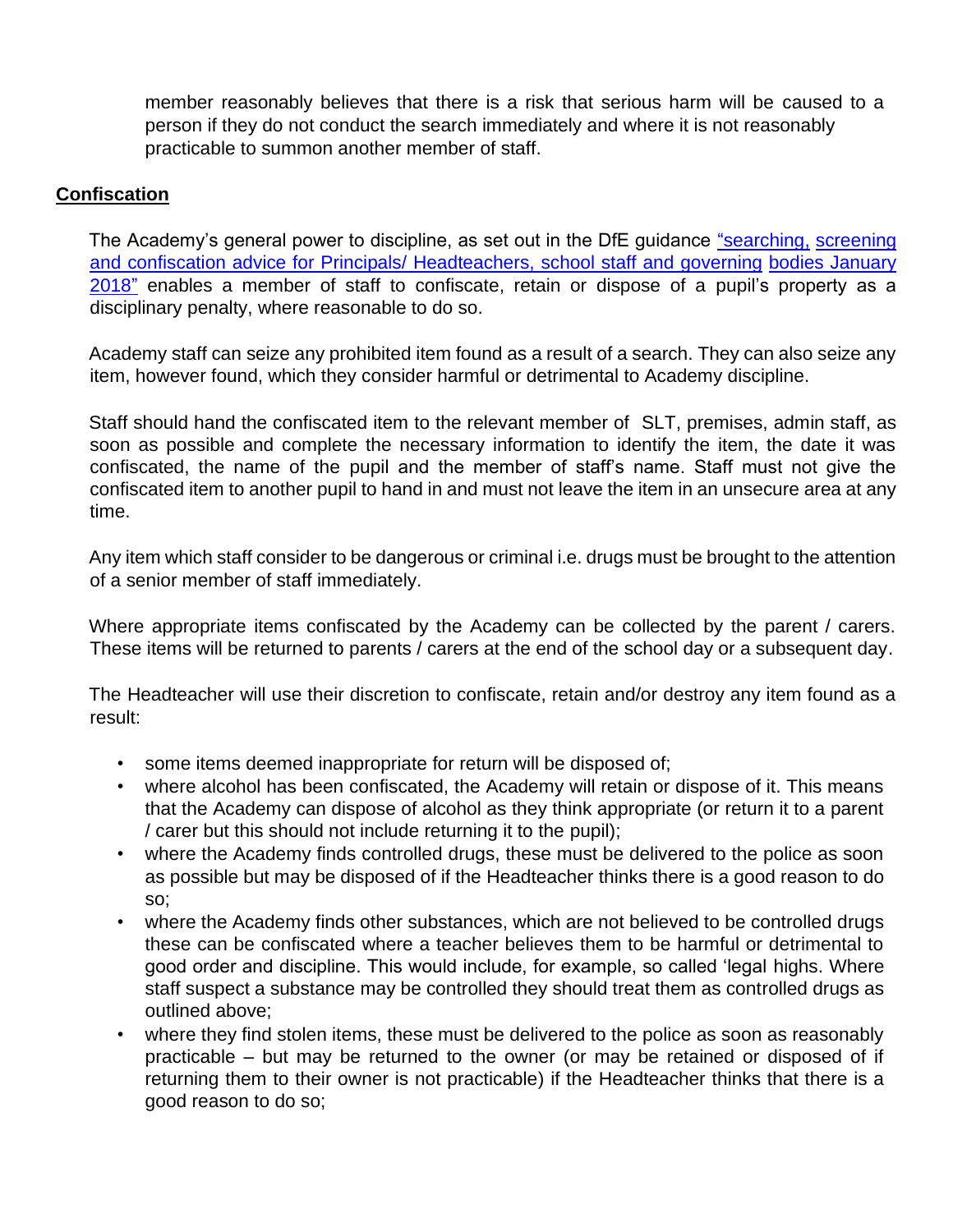- where a member of staff finds tobacco or cigarette papers they may retain or dispose of them. As with alcohol, this means that the Academy can dispose of tobacco or cigarette papers as they think appropriate but this should not include returning them to the pupil;
- fireworks found as a result of a search may be retained or disposed of but should not be returned to the pupil;
- where an article that has been (or could be) used to commit an offence or to cause personal injury or damage to property is found it may be delivered to the police or returned to the owner. It may also be retained or disposed of;
- where a member of staff finds an item, which is banned under the Academy rules they should consider all relevant circumstances and use their professional judgement to decide whether to return it to its owner, retain it or dispose of it;
- any weapons or items which are evidence of a serious offence must be passed to the police as soon as possible or retained whilst the Academy carries out its own investigation;

## **Screening**

Schools and Academies have a statutory power to make rules on pupil behaviour and their duty as an employer to manage the safety of staff, pupils and visitors enables them to impose a requirement that pupils undergo screening if required.

Any member of Academy staff can screen pupils if this course of action is required.

## **17. Use of Reasonable Force**

Please refer to the DfE guidance ['Use](https://assets.publishing.service.gov.uk/government/uploads/system/uploads/attachment_data/file/444051/Use_of_reasonable_force_advice_Reviewed_July_2015.pdf) [of](https://assets.publishing.service.gov.uk/government/uploads/system/uploads/attachment_data/file/444051/Use_of_reasonable_force_advice_Reviewed_July_2015.pdf) [reasonable](https://assets.publishing.service.gov.uk/government/uploads/system/uploads/attachment_data/file/444051/Use_of_reasonable_force_advice_Reviewed_July_2015.pdf) [force](https://assets.publishing.service.gov.uk/government/uploads/system/uploads/attachment_data/file/444051/Use_of_reasonable_force_advice_Reviewed_July_2015.pdf) [-](https://assets.publishing.service.gov.uk/government/uploads/system/uploads/attachment_data/file/444051/Use_of_reasonable_force_advice_Reviewed_July_2015.pdf) [Advice](https://assets.publishing.service.gov.uk/government/uploads/system/uploads/attachment_data/file/444051/Use_of_reasonable_force_advice_Reviewed_July_2015.pdf) [for Principals /](https://assets.publishing.service.gov.uk/government/uploads/system/uploads/attachment_data/file/444051/Use_of_reasonable_force_advice_Reviewed_July_2015.pdf) [Headteachers,](https://assets.publishing.service.gov.uk/government/uploads/system/uploads/attachment_data/file/444051/Use_of_reasonable_force_advice_Reviewed_July_2015.pdf) [staff and](https://assets.publishing.service.gov.uk/government/uploads/system/uploads/attachment_data/file/444051/Use_of_reasonable_force_advice_Reviewed_July_2015.pdf) [governing](https://assets.publishing.service.gov.uk/government/uploads/system/uploads/attachment_data/file/444051/Use_of_reasonable_force_advice_Reviewed_July_2015.pdf) [bodies'.](https://assets.publishing.service.gov.uk/government/uploads/system/uploads/attachment_data/file/444051/Use_of_reasonable_force_advice_Reviewed_July_2015.pdf)

In accordance with the DfE guidance and the Academy 'Reasonable Restraint' Policy:

- the use of force can only be regarded as reasonable if the circumstances of the particular incident warrant it;
- the degree of force employed must be in proportion to the circumstances of the incident and the seriousness of the behaviour or the consequences it is intended to prevent.

All members of Academy staff have a legal power to use reasonable force. This power applies to any member of staff at the Academy. It can also apply to people whom the Headteacher has temporarily put in charge of pupils such as unpaid volunteers, cover staff or parents / carers accompanying pupils on an Academy organised visit.

#### **18. Discipline Beyond the Academy Gate**

Parents / carers are encouraged to report criminal behaviour, anti-social behaviour and serious bullying incidents that occur anywhere off the Academy premises which pose a threat to a member of the public or a pupil to the police as soon as possible.

If a member of the public, Academy staff, parent / carer or pupil reports criminal behaviour, antisocial behaviour or a serious bullying incident to an Academy member of staff the Headteacher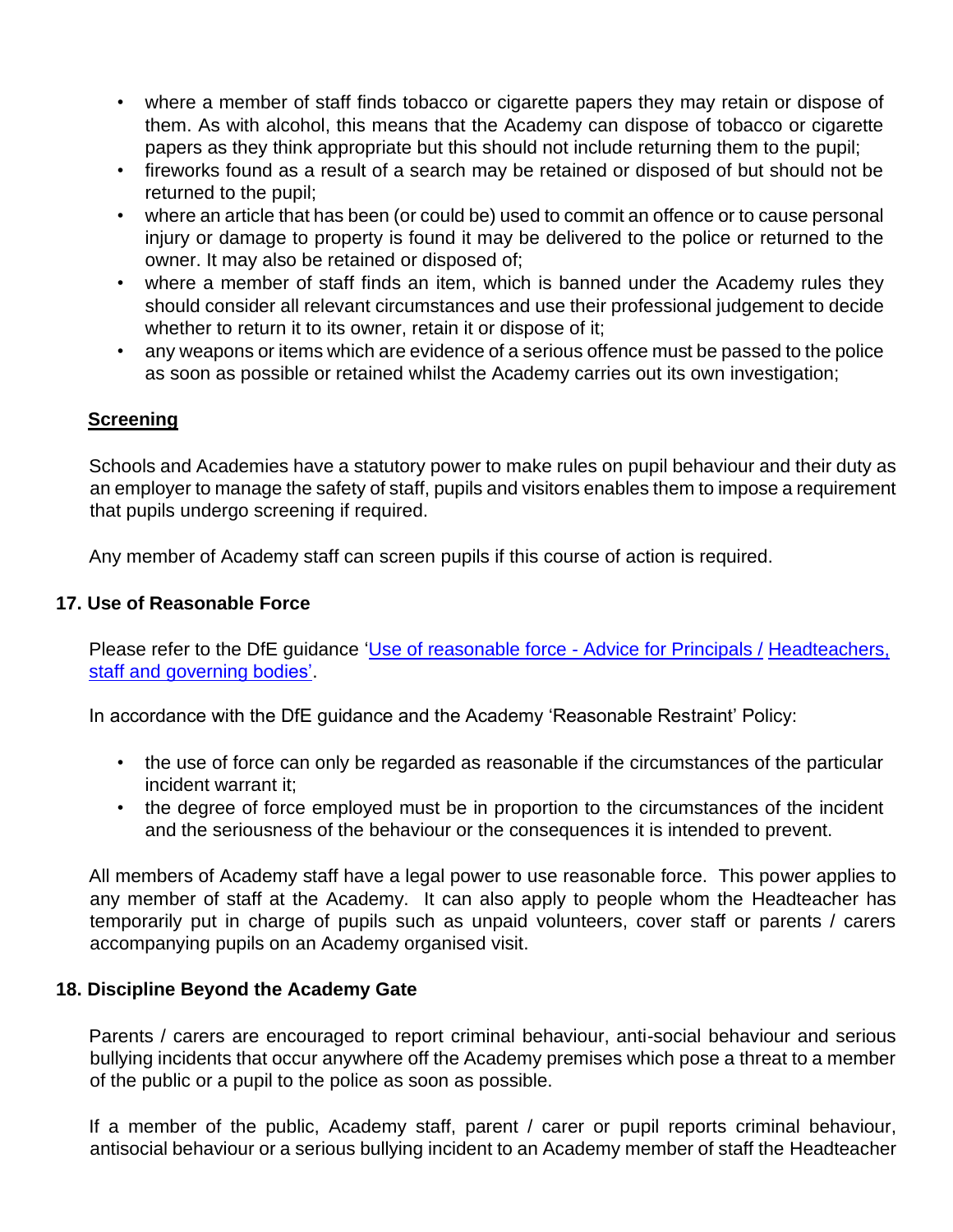or a senior leader must be informed. Where necessary the police may be informed. In addition, if the Headteacher or senior leader considers that the behaviour is linked to a child suffering or being likely to suffer significant harm the Academy's Safeguarding Policy will be followed.

For health and safety reasons, very high standards of behaviour are expected on Academy residential and day trips. The Academy will use the same behaviour sanctions that are applied to incidents of misbehaviour that occur on the Academy site.

Where poor behaviour occurs when a pupil is travelling to and from the Academy, the Academy reserves the right to issue a sanction, or a fixed term or permanent exclusion, particularly in relation to violent conduct e.g. a physical assault or bullying incidents.

Pupils are encouraged to wear their Academy uniform correctly when travelling to and from the Academy and must not be involved in behaviour that could adversely affect the reputation of the Academy.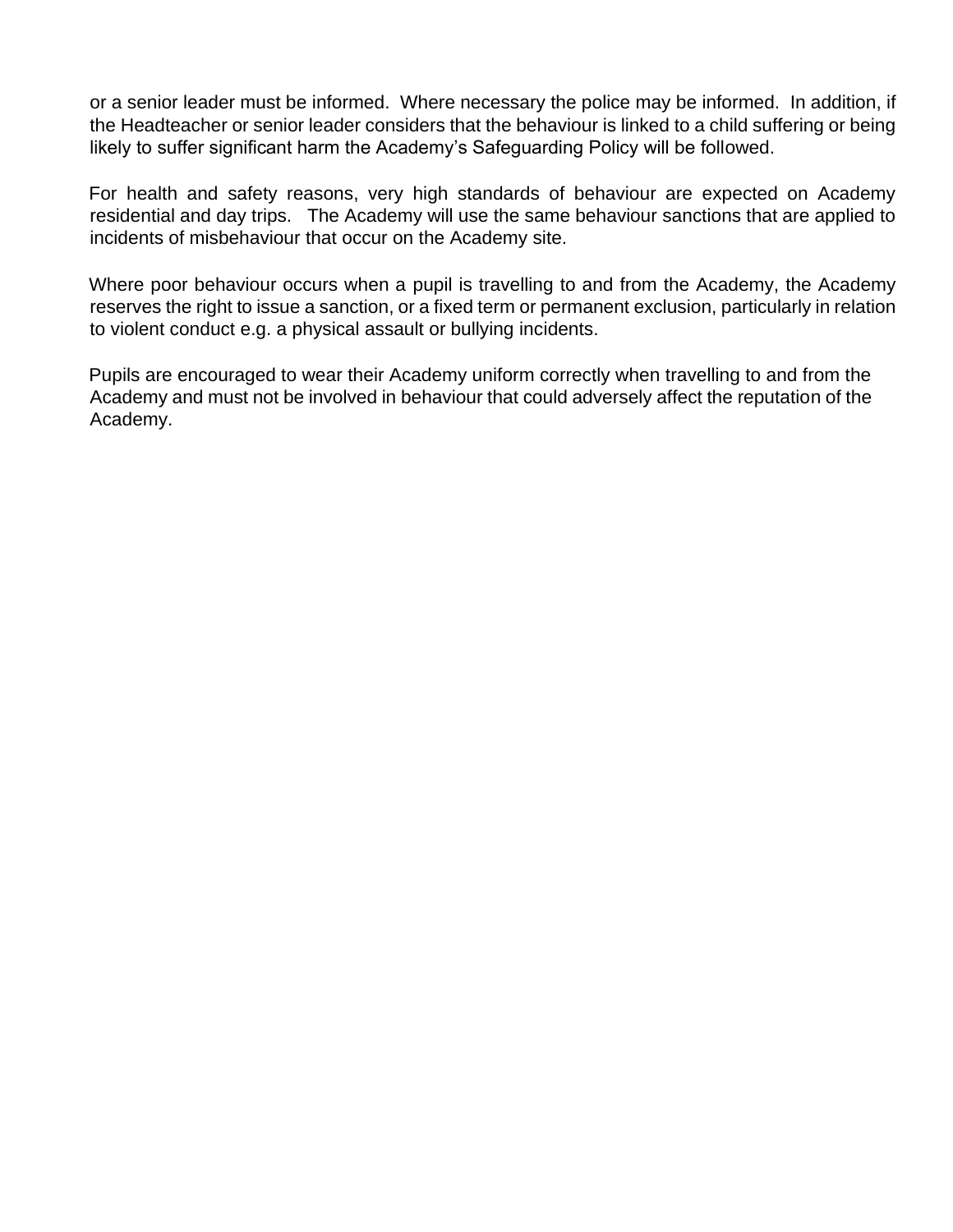# **Appendix 1**

# **Behaviour type levels**

This is not an extensive list although it is intended to give guidelines for staff, parents and the governing body.

# **Level 1 - loss of 1 minute**

- Poor effort when completing work;
- Excessive talking when not appropriate;
- Shouting out in class;
- Wandering around the class;
- Making silly noises;
- Rocking on a chair;
- Not listening;
- Talking in assembly;
- Wandering around the classroom during lessons;
- Fidgeting;
- Not co-operating in a group situation.

# **Level 2 - loss of 3 minutes**

- **Repeated instances of level 1 behaviour types;**
- Refusing to follow an adult's directions;
- Pushing/shoving;
- Throwing objects;
- Possession of an inappropriate item;
- Refusing to complete work;
- Careless treatment or not looking after their own or others property;
- Spitting;
- Deliberate disruption of lessons;
- Unwillingness to co-operate;
- Swearing;
- Not completing homework;
- Not having PE kit in school;
- Not having your reading book twice in a week.

# **Level 3 - loss of 5 minutes**

- **Repeated instances of level 2 behaviour types;**
- Damaging property (with intent);
- Spitting at others;
- Graffiti;
- Threatening behaviour;